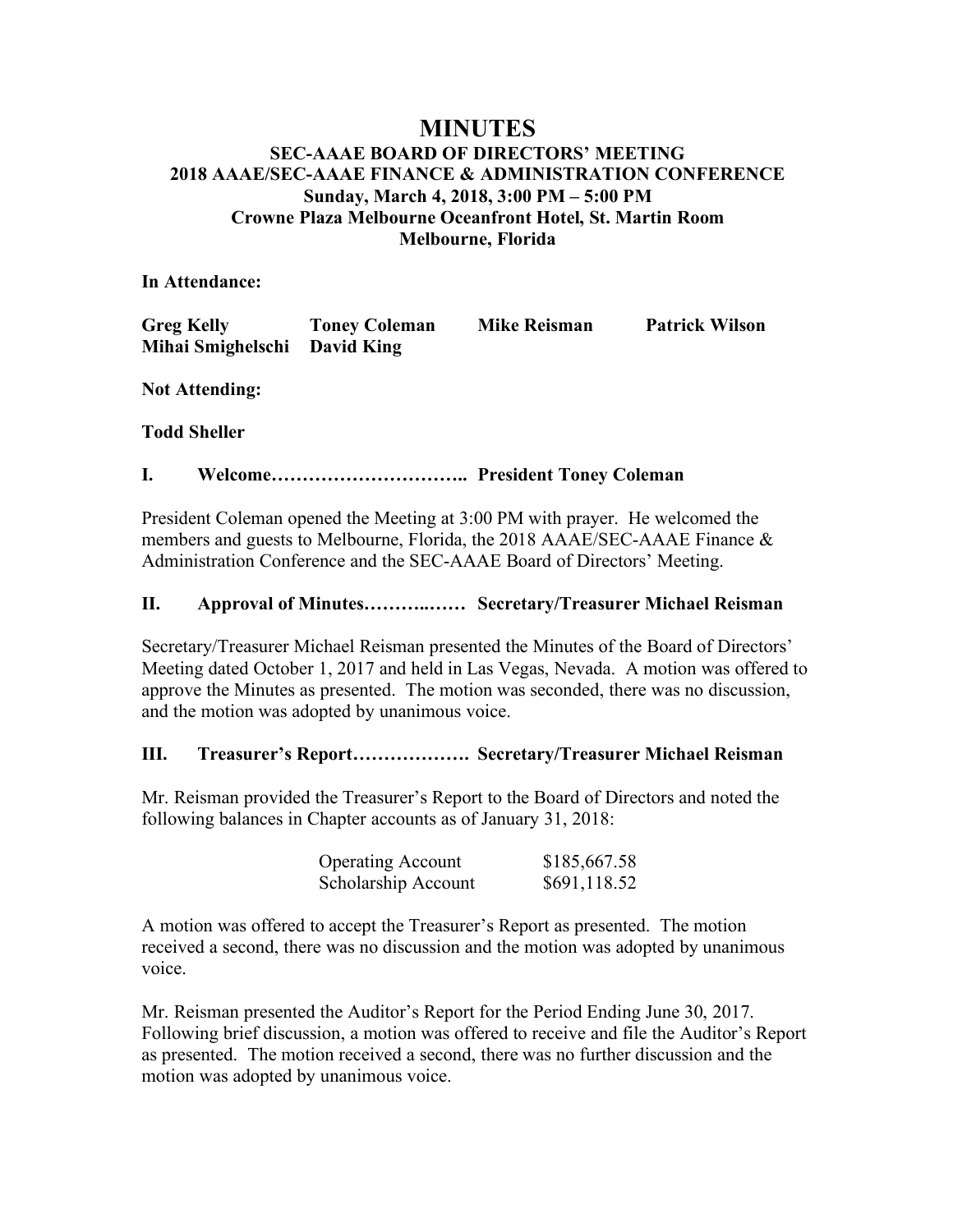Mr. Reisman presented the 2018-2019 SEC-AAAE Budget for consideration by the Board. Following brief discussion, a motion was offered to adopt the Budget as presented. The motion received a second, there was no further discussion and the motion was adopted by unanimous voice.

Mr. Reisman presented the 2018-2019 SAMA Educational Foundation, Inc. Budget for consideration by the Board. Following brief discussion, a motion was offered to adopt the Budget as presented. The motion received a second, there was no further discussion and the motion was adopted by unanimous voice.

Mr. Reisman informed the Board that appropriate tax forms had been filed with the IRS for the SEC-AAAE and the SAMA Educational Foundation, Inc.

Mr. Reisman informed the Board that the SAMA Educational Foundation, Inc. Annual Report had been filed with Florida Department of State, Division of Corporations. He noted the SEC-AAAE Annual Report is due 10-1-18 with Tennessee Secretary of State.

# **IV. COMMITTEE REPORTS**

**Executive Secretary……………………… Bob Brammer**

Mr. Brammer had nothing to report.

| <b>2018 Finance and Administration</b> |                             |
|----------------------------------------|-----------------------------|
|                                        |                             |
|                                        | Perry Miller, Vice-Chairman |

Mr. Kelly noted the 2018 F&A Conference exceeded last year's registrations with 142 registrants with a \$27,000 increase in revenues. He provided an overview of the Conference, its agenda and social events. Mr. Kelly and Mr. Miller received an ovation for their good work.

### **2018 SEC-AAAE Annual Conference……Richard Tucker, Chairman**

Mr. Tucker was not in attendance. Ms. Jana Kuner and Mr. Kevin Vandeberg reported on the conference planning taking place to date. Ms. Kuner noted the dates for the conference are set for May 6-8, 2018. The hotel is the Embassy Suites and room rates are \$169 per night. Ms. Kuner provided an oversight of the program and entertainment, and he noted a link for the conference website was on the Chapter's website at www.secaaae.org.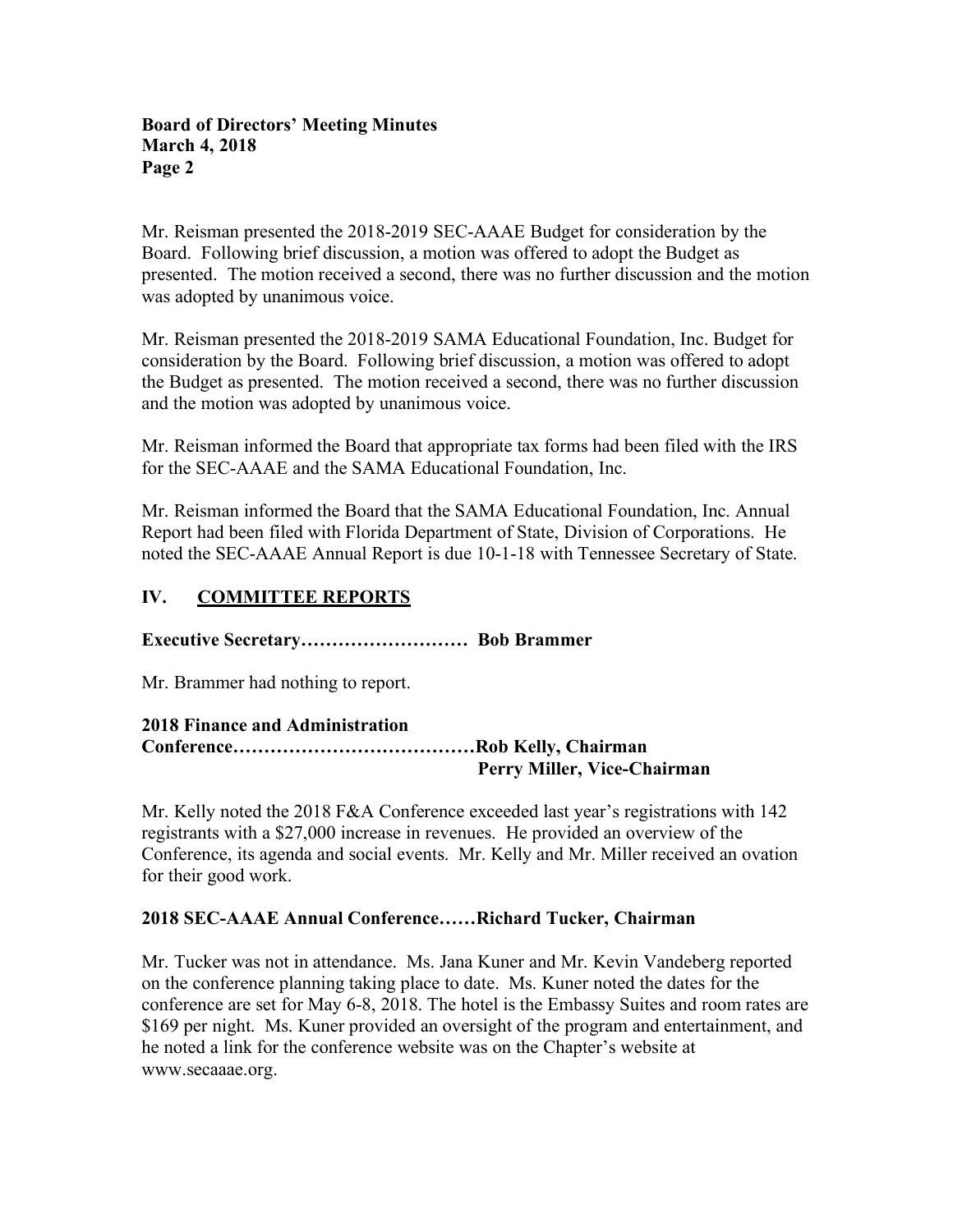### **2019 SEC-AAAE Annual Conference…... Scott Van Moppes**

Mr. Van Moppes was not in attendance. Ms. Connie Martin noted the Conference would be held March 31 – April 2, 2019 at the Embassy Suites – Oceanfront at Kingston Plantation. The room rate is \$159 per night which includes a manager's receiption each evening and a buffett breakfast each morinig. The band *America* will perform at the House of Blues.

### **2020 SEC-AAAE Annual Conference……Ron Mathieu**

On behalf of Mr. Mathieu, Mr. Brammer reported the conference originally scheduled for May 3-5, 2020 would be rescheduled for March 27-31, 2020 because of a conflict with the AAAE Annual Conference & Exposition. The Conference would remain at the Marriott Hotel & Convention Center. Room rates are \$149 and conference planning is underway. Mr. Brammer noted that AAAE had recently informed him that the 2020 AAAE Annual Conference & Exposition would be held in Denver, Colorado on May 10- 13, 2020 leaving the two conferences five-days apart.

#### **Professional Education Committee………Mihai Smighelschi, Chairman**

Mr. Smighelschi noted four individuals have been accredited since Las Vegas and three individuals were seated for their oral exams at this Conference including Mr. Ryan Kreulen, AAE from Columbia, SC who is the Southeast Chapter's newest AAE. Mr. Smighelschi thanked Ms. Judi Olmstead and the other panel participants and he added the pipeline for new AAEs remains strong for the Chapter.

### **Student Scholarship & Academic Outreach Committee…………………....... Patrick Wilson, Chairman Brent Brown, Co-Vice Chairman Travis Crilly, Co-Vice Chairman**

Mr. Wilson thanked Jerry Brienza for his past assistance and noted Mr. Brent Brown, Travis Crilly and Nina MacPherson were the new Committee Members. He noted the scholarships awarded this year were in the name of Claudia Holliway who was a continuous supporter of the Program.

Mr. Wilson reported on the continuing success of the Internship Program and the awards to date.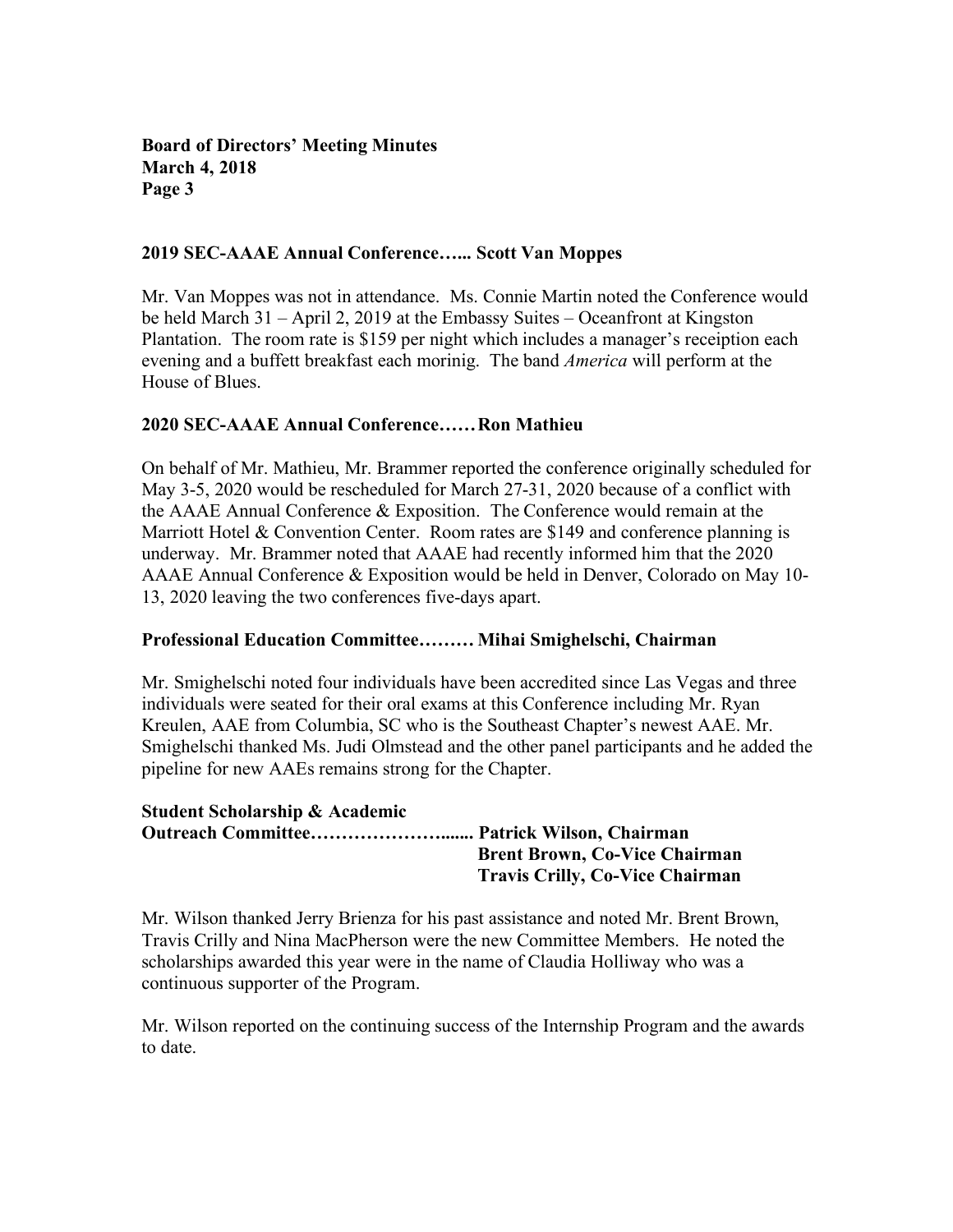# **Membership Development**

# **Committee……………………………….... April Cameron, Madam Chairman Ryan Betcher, Vice-Chairman**

Ms. Cameron and Mr. Betcher were not in attendance. Mr. Brammer noted that 74 new members had been secured thus far this year for a total of 677 members thereby continuing the Chapter's legacy of being the largest of the AAAE Chapters. Ms. Cameron received an ovation for her good work.

# **Corporate Liaison Committee………….... Connie Gowder, Madam Chairman John Walz, Vice Chairman**

Ms. Gowder commented on the status of the Corporate Award Program and noted that the deadline for submissions was March 16, 2018 at 5:00 PM. She is still working with students to increase their conference attendance.

# **Conference Site Selection Committee…… Dave King, Chairman**

President Coleman noted he had reestablished the Conference Site Selection Committee to name the venues for Years 2021 and 2022 and Mr. Dave King will Chair the Committee. Mr. King noted he had the draft RFP in his possession and would advertise for the events in the near future.

## **Conference Financial Oversight Committee…................................................ Judi Olmstead, Chairman**

Ms. Olmstead had nothing to report at this time.

# **Emerging Airport Leaders Program…… Jason Terreri, Chairman**

Mr. Terreri updated the Board on the goals, objectives and current status of the Program and noted that the Committee is struggling to judge the success of the Committee's work. Mr. Terreri called on the Board's assistance additional guidance. He noted 8-10 individuals were currently active in the Program. Discussion ensued.

**Resolutions & Bylaws…………………….. Bob Brammer, Chairman Greg Kelly Michael Landguth Tommy Bibb**

Mr. Brammer had nothing to report at this time.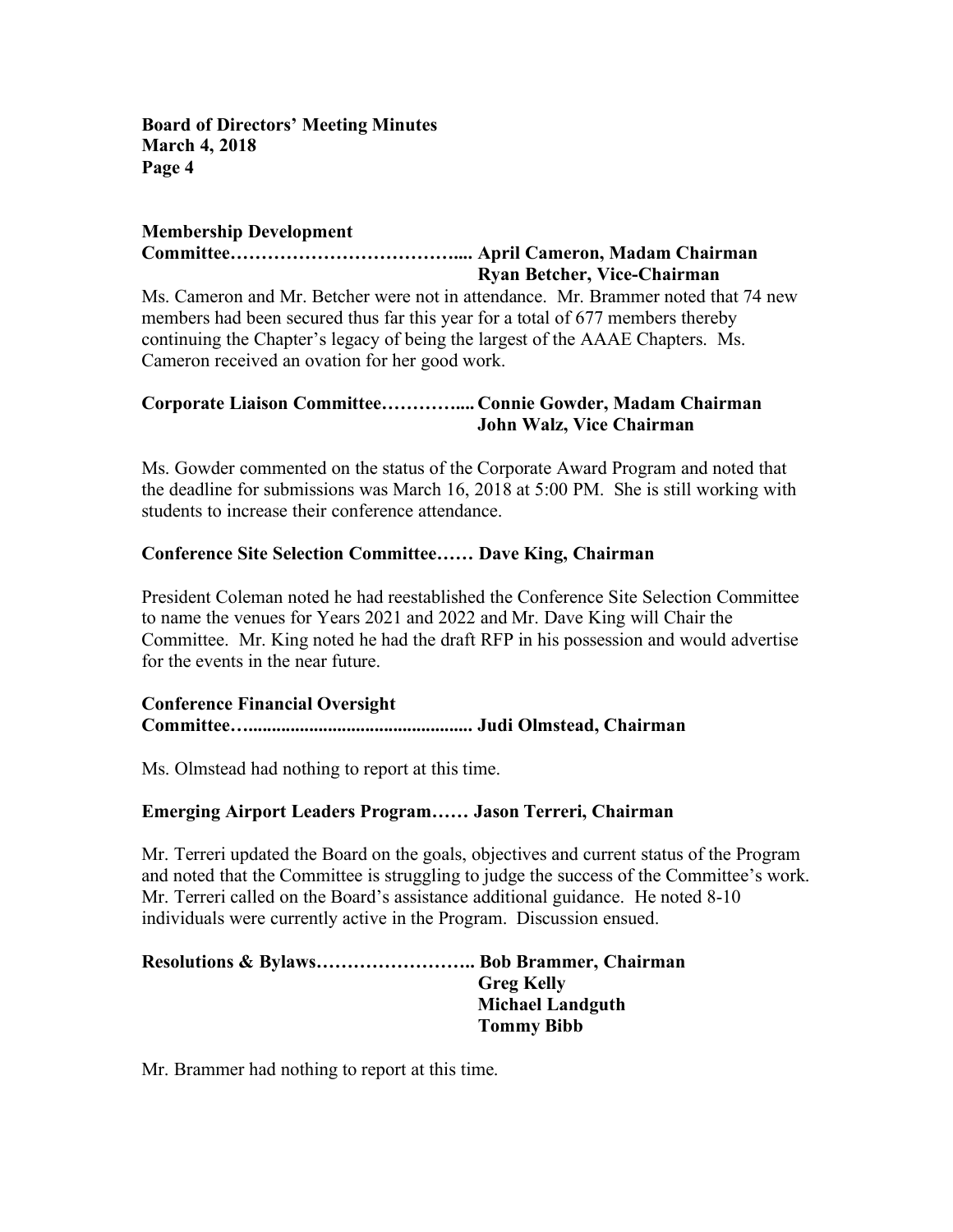## **Nominations Committee………………….. Greg Kelly Michael Landguth Tommy Bibb**

Mr. Kelly noted that Mr. Michael Landguth and Mr. Tommy Bibb had been added as Nominations Committee members and they would present their full slate of officers and directors at the Board of Directors' Meeting in Huntsville, Alabama and at the General Membership Meeting for ratification.

# **"Goal Digger Program"………………........Judi Olmstead**

Ms. Olmstead noted the most recent and most successful-to-date Goal Digger Seminar was held November 17, 2017 and sponsored by the Southwest Florida International Airport. She added that she hopes to hold another Goal Digger Seminar around June in Charlotte, North Carolina. Registration information will be forwarded to the membership and be made available on the website at www.secaaae.org.

# **Marketing & Communications………….. Carol Gaddis, Madam Chairman**

President Coleman noted that he had reestablished the Marketing and Communications Committee and appointed Ms. Carol Gaddis with the Hartsfield-Jackson Atlanta International Airport as Madam Chairman.

# **V. Old Business**

There was no old business for consideration.

# **VI. New Business**

President Coleman noted the abdication of Pat Apone as President-Elect and further noted that following considerable deliberation and consideration, Mr. Michael Reisman will be inducted as President of the SEC-AAAE in Huntsville, Alabama and Mr. Patrick Wilson will assume the role as President-Elect for the year 2019-2020.

President Coleman noted the abdication of Jennifer Shearer as incoming Secretary/Treasurer and further noted that following considerable deliberation and consideration, Mr. Todd Sheller will be inducted as Secretary/Treasurer of the SEC-AAAE in Huntsville, Alabama.

President Coleman noted a copy of the revised Policy on Progression Through the Chairs of the SEC-AAAE was included with the Agenda. The revised Policy would have to be ratified by the General Membership at the meeting in Huntsville, Alabama and